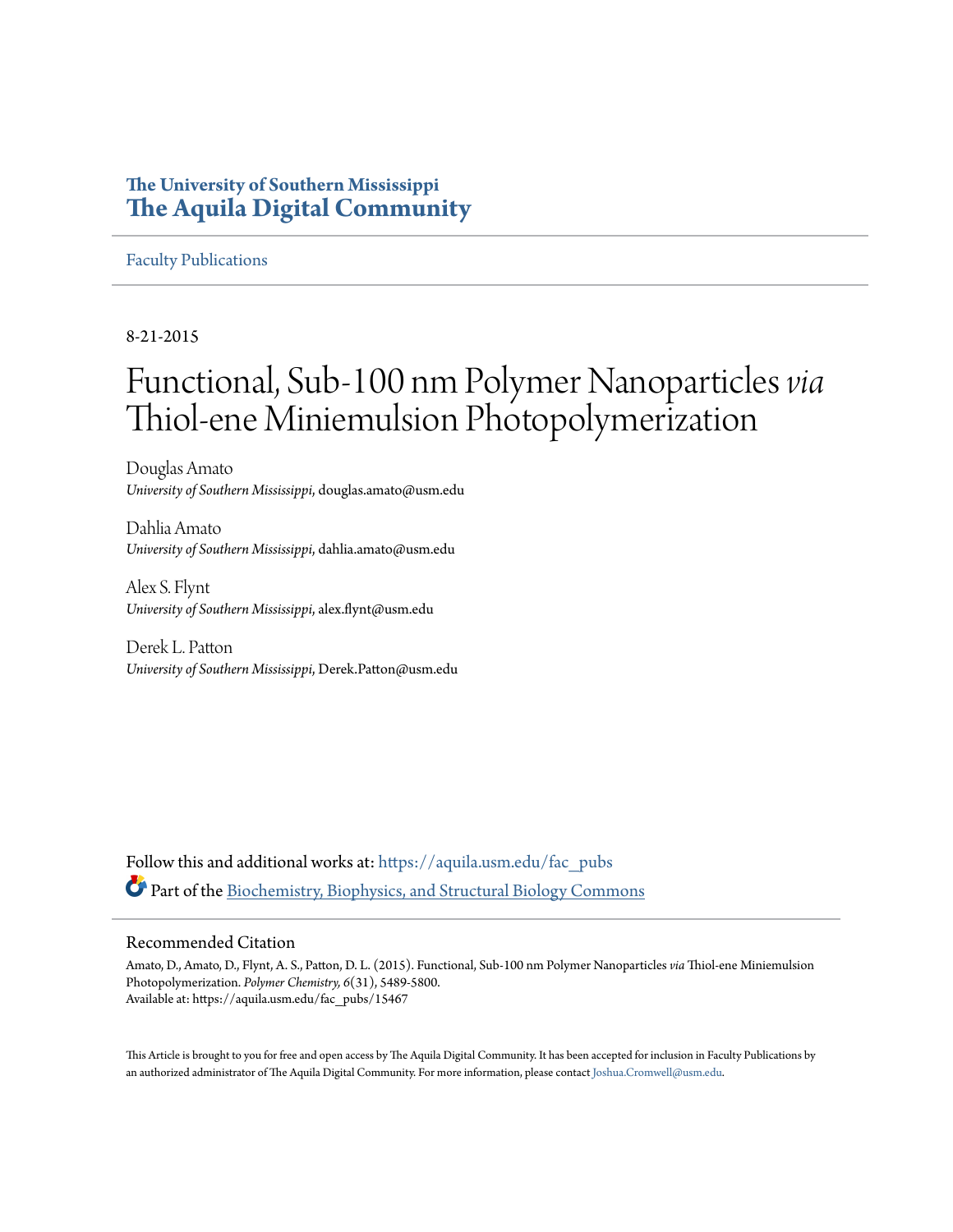

# **HHS Public Access**

Author manuscript Chem Commun (Camb). Author manuscript; available in PMC 2016 July 11.

Published in final edited form as:

Chem Commun (Camb). 2015 July 11; 51(54): 10910–10913. doi:10.1039/c5cc03319e.

## **Functional, composite polythioether nanoparticles via thiolalkyne photopolymerization in miniemulsion**

Dahlia N. Amato<sup>a</sup>, Douglas V. Amato<sup>a</sup>, Jananee Narayanan<sup>a</sup>, Brian R. Donovan<sup>a</sup>, Jessica R. **Douglas**a, **Susan E. Walley**a, **Alex S. Flynt**b, and **Derek L. Patton**<sup>a</sup>

Derek L. Patton: derek.patton@usm.edu

aSchool of Polymers and High Performance Materials, University of Southern Mississippi, Hattiesburg, MS 39406 USA

<sup>b</sup>Department of Biology, University of Southern Mississippi

#### **Abstract**

Thiol-yne photopolymerization in miniemulsion is demonstrated as a simple, rapid, and one-pot synthetic approach to polythioether nanoparticles with tuneable particle size and clickable functionality. The strategy is also useful in the synthesis of composite polymer-inorganic nanoparticles.

### **Graphical abstract**

Thiol-yne photopolymerization in miniemulsion is demonstrated as a rapid one-pot synthetic approach to polythioether nanoparticles with tuneable particle size and clickable functionality.



Engineered polymer nanoparticles – with sizes ranging from 20-500 nm – are playing an increasingly important role in the advancement of emerging technologies for industrial, agricultural, pharmaceutical, and biological sectors. Exemplary applications of engineered nanoparticles in these areas include improved agricultural production and crop protection,<sup>1</sup>

Correspondence to: Derek L. Patton, derek.patton@usm.edu.

Electronic Supplementary Information (ESI) available: [Formulation and synthetic details, thermal and spectroscopic characterization]. See DOI: 10.1039/C5CC03319E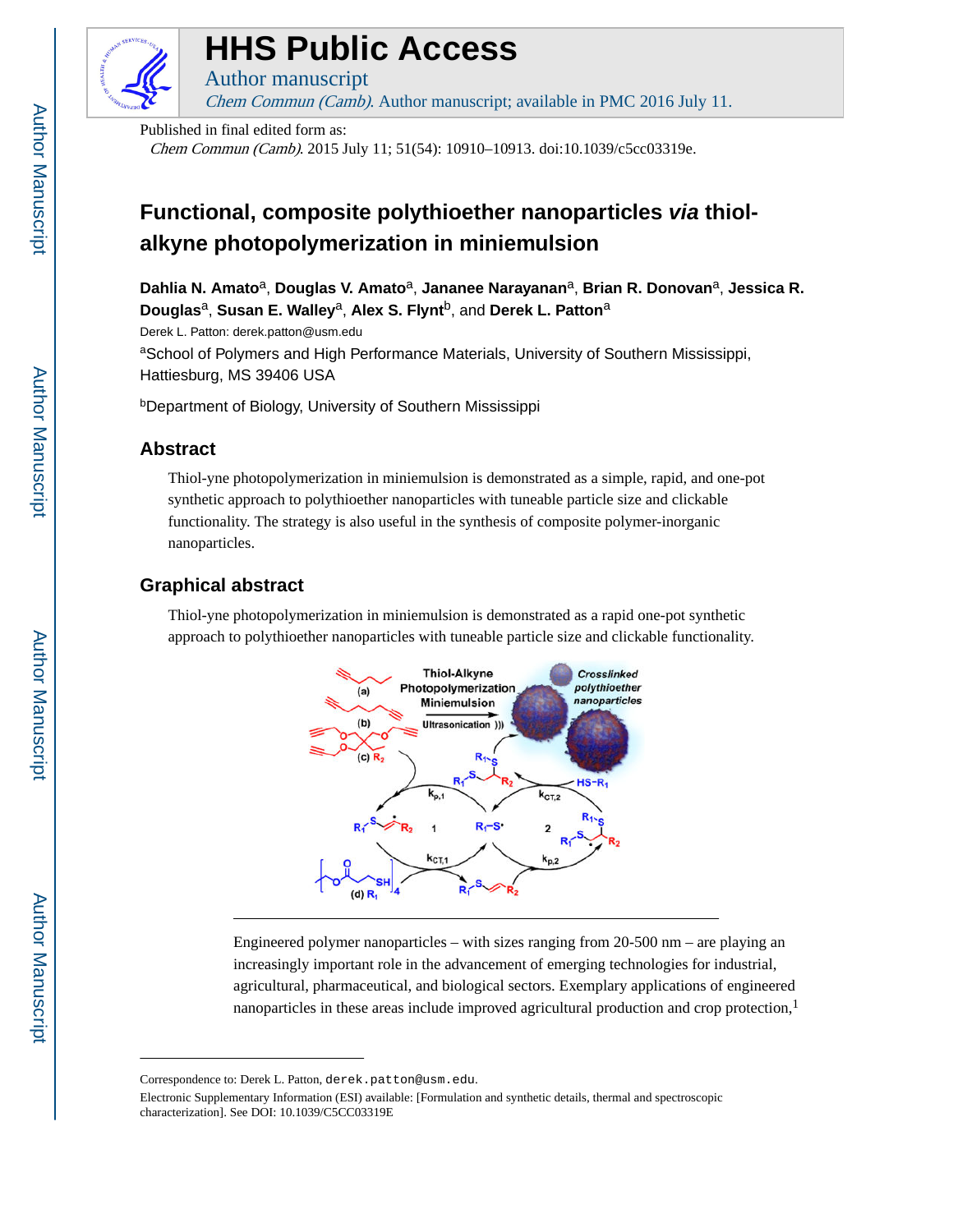delivery of advanced therapeutics, and bioimaging/biosensing platforms.<sup>2</sup> Emulsion-based processes – such as miniemulsion polymerizations – provide well-studied synthetic routes to polymer nanomaterials. Miniemulsions polymerizations are characterized as aqueous dispersions of small, narrowly distributed monomer droplets stabilized against Ostwald ripening and collisional degradation by addition of an appropriate surfactant and costabilizer.<sup>3</sup> Monomer droplets ranging in size from 50-500 nm are achieved by application of high shear mixing – typically either ultrasonic processing or high-pressure homogenization – and subsequently serve as discrete nanoreactors for the formation of polymer nanoparticles.<sup>4</sup> Recent miniemulsion literature has focused on "click" polyaddition reactions – such as copper-free or copper-catalysed azide-alkyne 1,3-dipolar cycloaddition (CuAAC)<sup>5, 6</sup> and thiol-mediated chemistries (i.e. thiol-ene<sup>7-13</sup> and thiol-Michael<sup>14</sup>) – as robust synthetic routes to nanoparticles. Recently, we reported the synthesis of crosslinked polythioether nanoparticles with sub-100 nm diameters via thiol-ene photopolymerization in miniemulsion.<sup>11</sup> Additionally, we demonstrated the preparation of nanoparticles with thiol and alkene functional surfaces by exploiting the thiol-ene step polyaddition mechanism under non-stoichiometric monomer feed conditions. The excess thiol and alkene moieties on the nanoparticle surface provided reactive handles for postpolymerization modifications via thiol-Michael and thiol-ene ligation reactions, respectively, to yield fluorescent nanoparticles. However, thiol-ene photopolymerization fails to provide direct access to polymer nanoparticles with one of the most commonly exploited functional groups in the "click" chemistry toolbox – i.e. the alkyne moiety.

Thiol-alkyne photopolymerization provides one such platform to access polymer materials exhibiting alkyne functionality.<sup>15-17</sup> Thiol-alkyne proceeds *via* a radical-mediated stepgrowth mechanism involving the addition of two thiols across the alkyne; the first addition yields a vinyl sulfide intermediate that subsequently reacts with a second equivalent of thiol to give the dithioether adduct (Scheme 1). Thiol-alkyne photopolymerization proceeds at room temperature, in the presence of oxygen, with rapid reaction kinetics, and yields inherently thiol or alkyne functional materials resulting from the step-growth process – particularly if carried out under non-stoichiometric monomer ratios.17 In comparison to thiol-ene, thiol-yne typically provides access to materials with higher crosslink densities and improved thermal properties.18 However, thiol-yne photopolymerization has rarely been exploited for functional particle-based platforms. DuPrez *et al.*<sup>19, 20</sup> first applied this concept for synthesis of thiol or alkyne-functionalized microbeads (diameters  $\approx 400 \,\mu m$ ) *via* microfluidics using stoichiometric excess of pentaerythritol tetra(3-mercaptopropionate) (PETMP) or 1,7-octadiyne, and explored the microbeads as resin supports for solid phase synthesis. Aside from DuPrez's microbead work, we are currently unaware of any methodologies reported in literature that exploit thiol-yne photopolymerization for direct synthesis of functional polymer nanoparticles.

Herein, we report thiol-yne photopolymerization in miniemulsion as a simple, rapid, and one-pot synthetic approach to polythioether nanoparticles with tuneable particle size, clickable functionality, and composite compositions. We demonstrate the synthesis of nanoparticles with mean particle diameters ranging from 45 nm to 200 nm through simple modifications to the miniemulsion formulation and processing parameters. Facile access to thiol or alkyne functional nanoparticles, and subsequent postpolymerization modifications of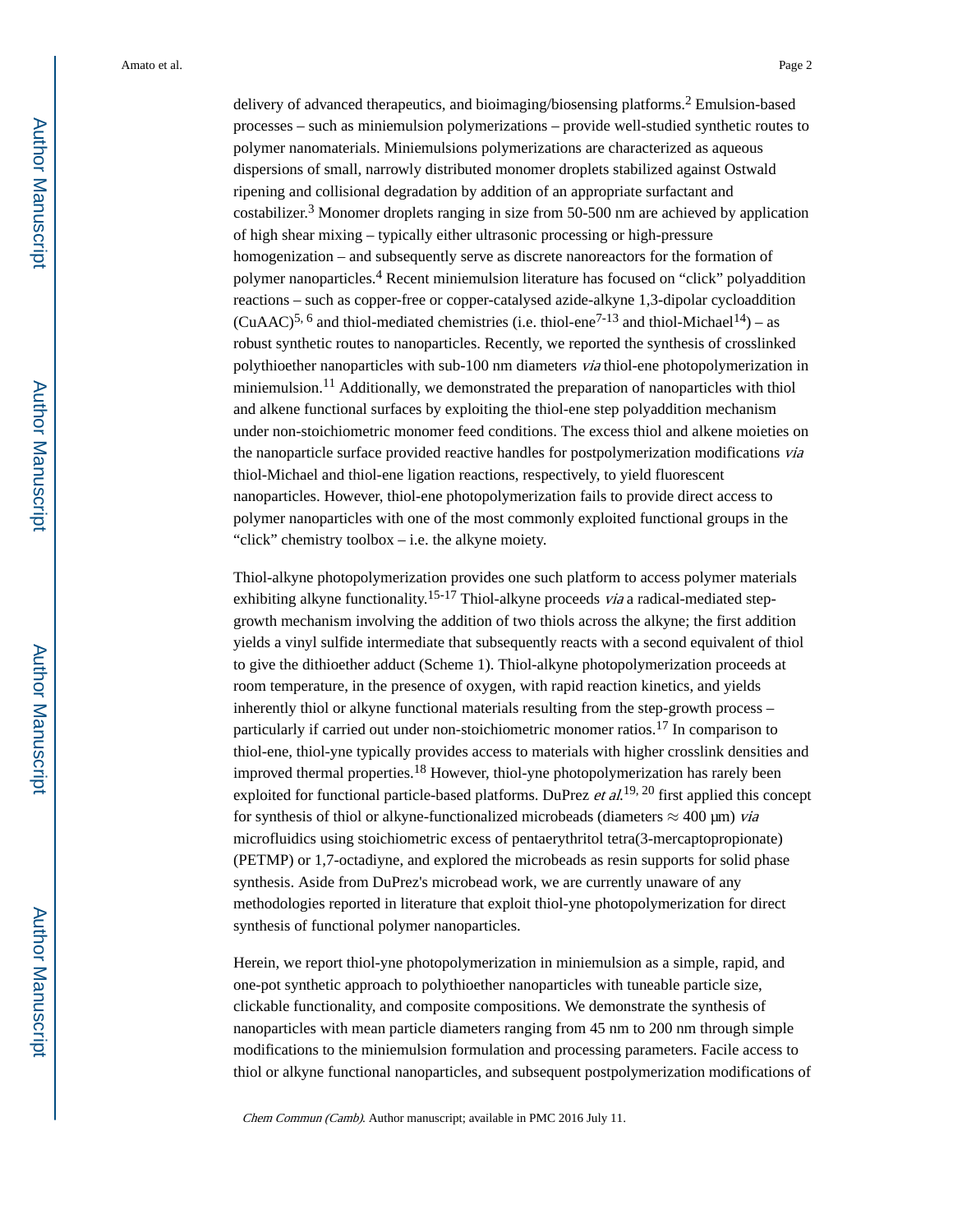these functional moieties using thiol-Michael, thiol-yne, and CuAAC click reactions are reported. As shown in Scheme 1, thiol-alkyne miniemulsions were prepared from combinations of pentaerythritol tetra(3-mercaptopropionate) with three different alkyne monomers, including 1-hexyne, 1,7-octadiyne, and trimethylolpropane tripropargyl ether (TMPTPE) to provide polythioether nanoparticles with a range of thermal properties. Hexadecane, Irgacure 184® (1-hydroxycyclohexyl phenyl ketone), 4-methoxyphenol, and butyl acetate (BA) served as the hydrophobe, photoinitiator, radical inhibitor (to suppress polymerization during ultrasonication), $^{11}$  and organic diluent, respectively. The organicsoluble constituents were dispersed into the aqueous continuous phase containing sodium dodecylsulfate (SDS) as a surfactant using ultrasonic emulsification. Exposure of these thiolyne miniemulsions to UV light resulted in complete conversion of the thiol and alkyne functional groups, as indicated by the absence of peaks at  $2567 \text{ cm}^{-1}$  and  $3285 \text{ cm}^{-1}$  in FTIR, respectively (Fig. S1). The size of the dispersed monomer droplets, and consequently the size of the polymer nanoparticles obtained following photopolymerization, depends on a variety of parameters including surfactant concentration, monomer weight fraction, and total ultrasonic energy input. These parameters were explored thoroughly in our recent thiol-ene miniemulsion work; here, we report thiol-yne nanoparticle synthesis under optimized conditions. Figure 1 shows the dependence of nanoparticle size on the monomer phase weight fraction in a miniemulsion formulation containing a fixed amount of surfactant (20 mM SDS). Hexyne, octadiyne, and TMPTPE, when paired with PETMP, all exhibited a minimum particle size of  $40 - 75$  nm between 2 and 3 wt.% monomer phase – a result that can be attributed to an optimum surface coverage of SDS necessary to stabilize the equilibrium droplet size under these specific conditions. An increase in monomer phase loading depletes SDS coverage enabling droplet coalescence, whereas a decrease in monomer phase loading provides excess SDS that can facilitate Ostwald ripening *via* the diffusion of organic soluble constituents from smaller droplets, across the aqueous phase, into larger droplets. Both of these conditions resulted in larger nanoparticles, as shown by the u-shaped data in Figure 1a. Nonetheless, low polydispersity values were observed across the monomer loading range, from 0.260 for 2.5 wt.% to 0.467 for 5 wt.%, as illustrated by the DLS distribution curves in Figure 1b.

The thermal properties of the nanoparticles were analysed by differential scanning calorimetry (DSC). As shown in Fig. S2, hexyne-PETMP nanoparticles exhibited the lowest glass transition temperature (T<sub>g</sub>) at -32.5 °C – a result attributed to a low crosslink density obtained from the monofunctional alkyne. As expected, increasing the functionality of the alkyne to difunctional or trifunctional by employing either 1,7-octadiyne or TMPTPE, respectively, provided nanoparticles with higher  $T_g$ . The 1,7-octadiyne based nanoparticles showed a T<sub>g</sub> at 45.7 °C, while TMPTPE based nanoparticles showed a T<sub>g</sub> at 47.3 °C (Fig. S2). These results are consistent with an expected increase in  $T_g$  with an increase in network crosslink density at higher alkyne functionality.

Particle morphology was characterized using atomic force microscopy (AFM) and transmission electron microscopy (TEM). All samples showed particle sizes in good agreement with data obtained by dynamic light scattering. For the hexyne-PETMP monomer pair (Fig. 2a), the particles exhibited an ill-defined spherical morphology with a strong tendency to aggregate upon drying for analysis. We attribute this behaviour to a low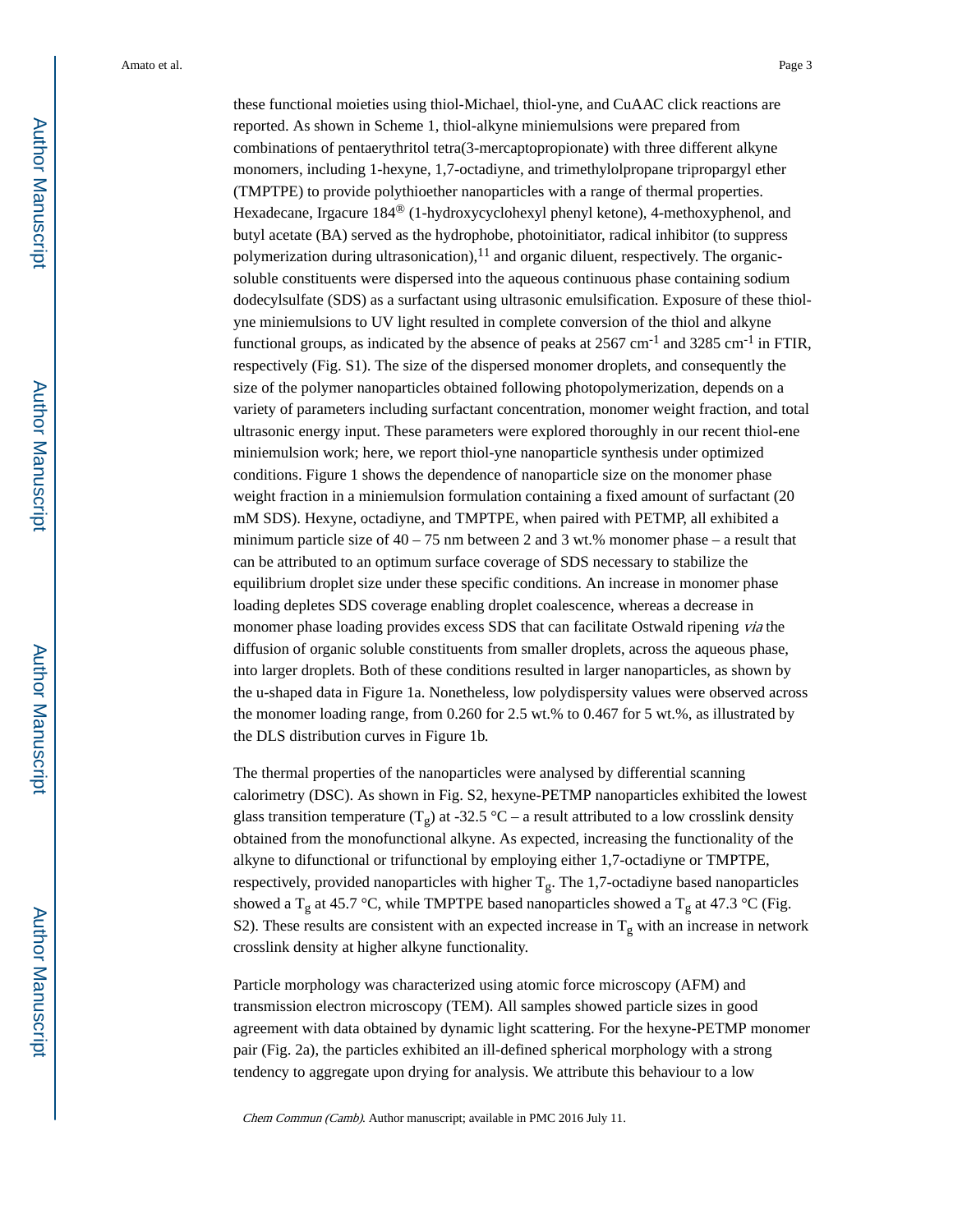crosslink density resulting from the hexyne-PETMP constituents, and consequently a low  $T_g$ as confirmed by DSC. The low  $T_g$  of these nanoparticles conferred tackiness and led to agglomeration of the particles. However, both the 1,7-octadiyne-PEMTP and TMPTPE-PETMP monomer pairs provide nanoparticles with well-defined spherical morphologies that are stable against aggregation upon drying, and could be re-dispersed into aqueous solution. The stability of these nanoparticles can be attributed to the higher glass transition temperature, as discussed previously.

Miniemulsion polymerization offers a versatile approach to synthesize composite inorganicorganic nanoparticles via encapsulation of inorganic materials to endow properties such as magnetism, antimicrobial activity, and fluorescence.<sup>12, 21-23</sup> However, surprisingly few examples have been reported that exploit the rapid nature of photopolymerization to prepare hybrid nanoparticles.24 Here, we demonstrate thiol-yne photopolymerization as a rapid twostep synthetic approach to prepare silver/polythioether nanoparticles. First, hydrophobically modified AgNPs were prepared via sodium borohydride reduction of silver nitrate in the presence of dodecanethiol, which yielded  $9 \pm 3$  nm AgNPs with a  $\lambda_{\text{max}} = 435$  nm (Fig. S3) and S4).25 After purification, the AgNPs were dispersed in BA and combined with the thiolalkyne monomer formulation. The reaction mixture was then ultrasonicated in the presence of water and SDS, and polymerized with ultraviolet light for 20 min to yield composite Ag/ polythioether nanoparticles. This photopolymerization methodology markedly improves upon current thermal miniemulsion routes, which typically require  $4 - 24$  h reaction time to yield composite nanoparticles.<sup>22, 23</sup> TEM analysis revealed well-defined core-shell particle morphologies with AgNPs strictly confined within the core of the polythioether nanoparticles (Fig. 3a). Image analysis carried out on a population of nanoparticles imaged at 50 keV revealed an average composite diameter of  $127 \pm 8$  nm, an average inorganic core diameter of 68 ± 6 nm, and a clearly defined polythioether shell of ∼ 30 nm. Additional TEM images collected at 200 keV showed that the inorganic core was comprised of multiple individual AgNPs (Fig. 3b). It is noteworthy that relatively few "empty" polythioether nanoparticles (i.e. devoid of AgNPs in the core) or unencapsulated AgNPs were observed in the TEM images surveyed – an observation indicative of a high encapsulation efficiency that minimizes the need for subsequent purification protocols.

To take full advantage of the step polyaddition nature of thiol-yne photopolymerization, different stoichiometries of thiol (SH) and alkyne were reacted within the miniemulsions to prepare thiol or alkyne functionalized polymer nanoparticles. The ratio of SH to alkyne were adjusted from 1.5:1 and 3.2:1, and the resulting nanoparticles were analysed via FTIR (Fig. S1). Nanoparticles prepared from the monomer feed with excess SH (3.2:1 SH:yne) showed the presence of residual thiol functionality at  $2567 \text{ cm}^{-1}$ . Conversely, nanoparticles resulting from the monomer feed with excess yne (1.5:1, SH:yne) showed a strong alkyne absorption at 3285 cm-1. The preservation of the excess thiol and alkyne functionality provided a convenient strategy for postpolymerization modification of the nanoparticle surface using various click reactions. As illustrated in Scheme 2, thiol-yne, thiol-Michael, and CuAAC reactions were employed to ligatea series of fluorescent dyes to the nanoparticle surface. To the thiol-functionalized nanoparticle (3.2:1 SH:yne), Texas Red maleimide was attached using a thiol Michael click reaction (Scheme 2a). Following purification by repetitive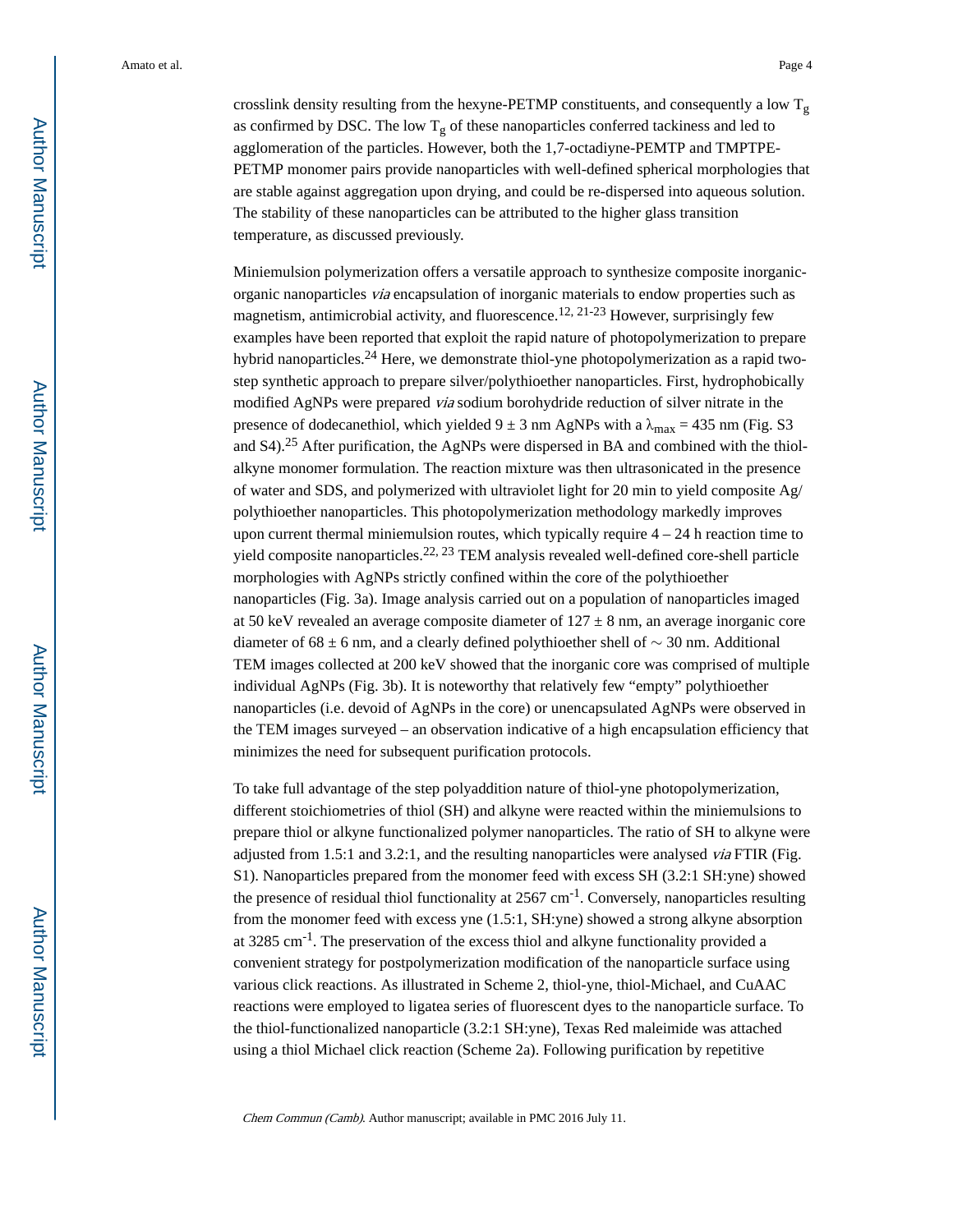centrifugation/wash steps, nanoparticles with red fluorescence were confirmed by confocal microscopy ( $\lambda_{em}$  at 615 nm, Fig. 4a).

The alkyne-functionalized nanoparticles were tagged with fluorescent dyes via two routes. First, 7-mercapto-4-methylcoumarin was immobilized using a photoinitiated thiol-yne reaction in the presence of 2,2-dimethoxy-2-phenylacetophenone to afford nanoparticles that fluoresce blue ( $\lambda_{em}$  at 385 nm), as shown by confocal microscopy in Fig. 4b. Lastly, the CuAAC click reaction between Alexa Fluor® 488 Azide and the alkyne-functionalized nanoparticles resulted in fluorescently tagged nanoparticles with green emission ( $\lambda_{em}$  at 385 nm, Fig. 4c). Control experiments were also carried out under the same conditions using non-reactive dyes to show physisorption plays no role in immobilization of the fluorescent tags (Fig. 4d and S5). This two-step process of generating functional nanoparticles and subsequent functionalization through high efficiency reactions simplifies current multisynthetic processes while also expanding the library of functional groups that can react with these particles.

In conclusion, we have demonstrated the versatility of thiol-alkyne photopolymerization in miniemulsion for the preparation of polythioether nanoparticles. Simple off-stoichiometric monomer feed ratios provided access to functional nanoparticles that express thiol and alkyne moieties at the nanoparticle surface – and these moieties are readily available for postpolymerization modification using various click chemistries. We also demonstrated thiol-yne photopolymerization in miniemulsion as a means to synthesize hybrid silver/ polythioether nanoparticles with well-defined core-shell morphologies; this approach provides hybrid nanoparticles in a fraction of time (20 min) as compared with previously reported thermally-initiated routes (4-24 h). We anticipate that thiol-yne miniemulsions will provide facile access to a functional and hybrid nanoparticle platform with antimicrobial, delivery, and imaging applications.

#### **Supplementary Material**

Refer to Web version on PubMed Central for supplementary material.

#### **Acknowledgments**

We wish to acknowledge financial support from the National Science Foundation (DMR-1056817, IIA-1430364, and DGE-1449999). D.N.A. acknowledges fellowship support from the NSF GK-12 program "Molecules to Muscles" (Award #0947944) through the University of Southern Mississippi. B.R.D. thanks the US Dept. of Education GAANN Fellowship Program (Award # P200A120118) for financial support. We thank Mark Brei from the Storey Group for providing TMPTPE. Confocal microscopy was supported by MS INBRE funded by NCRR (5P20RR-016476-11) and NIGMS/NIH (8 P20 GM103476-11).

#### **Notes and references**

- 1. Khot LR, Sankaran S, Maja JM, Ehsani R, Schuster EW. Crop Protection. 2012; 35:64–70.
- 2. Petros RA, DeSimone JM. Nat Rev Drug Discov. 2010; 9:615–627. [PubMed: 20616808]
- 3. Asua JM. Prog Polym Sci. 2002; 27:1283–1346.
- 4. Landfester K. Angew Chem Int Ed. 2009; 48:4488–4507.
- 5. Roux R, Sallet L, Alcouffe P, Chambert S, Sintes-Zydowicz N, Fleury E, Bernard J. ACS Macro Lett. 2012; 1:1074–1078.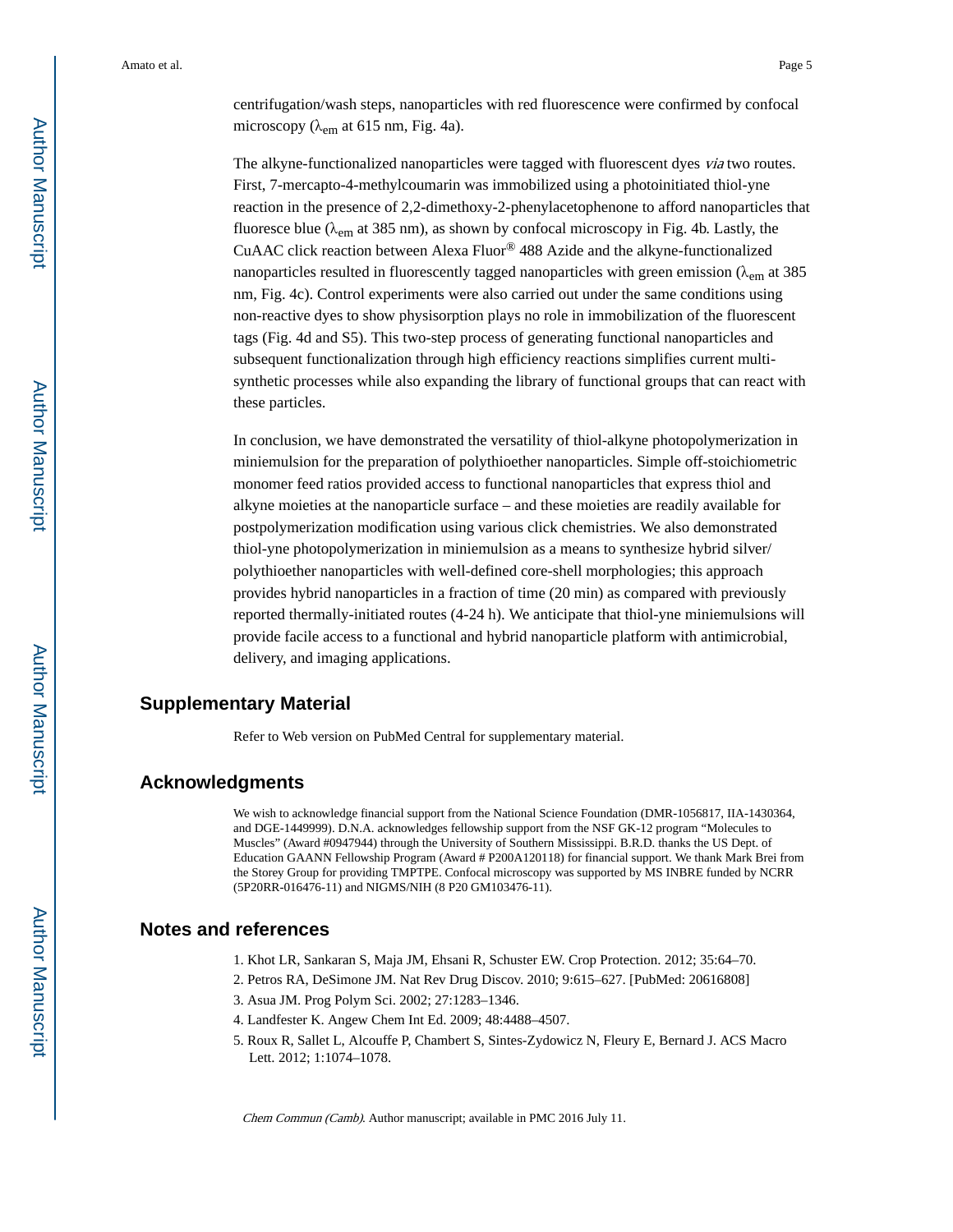- 6. Siebert JM, Baier G, Musyanovych A, Landfester K. Chem Commun. 2012; 48:5470–5472.
- 7. Durham OZ, Krishnan S, Shipp DA. ACS Macro Lett. 2012; 1:1134–1137.
- 8. Durham OZ, Shipp DA. Polymer. 2014; 55:1674–1680.
- 9. Jasinski F, Lobry E, Tarablsi B, Chemtob A, Croutxé-Barghorn C, Le Nouen D, Criqui A. ACS Macro Lett. 2014; 3:958–962.
- 10. Tan J, Li C, Zhou J, Yin C, Zhang B, Gu J, Zhang Q. RSC Adv. 2014; 4:13334.
- 11. Amato DV, Amato DN, Flynt AS, Patton DL. Polym Chem. 201510.1039/C1034PY01449A
- 12. van Berkel KY, Hawker CJ. J Polym Sci Part A: Polym Chem. 2010; 48:1594–1606.
- 13. Zou J, Hew CC, Themistou E, Li Y, Chen CK, Alexandridis P, Cheng C. Adv Mater. 2011; 23:4274–4277. [PubMed: 22039596]
- 14. Wang C, Chatani S, Podgorski M, Bowman CN. Polym Chem. 2015; 6:3758–3763.
- 15. Chan JW, Zhou H, Hoyle CE, Lowe AB. Chem Mater. 2009; 21:1579–1585.
- 16. Lowe AB, Hoyle CE, Bowman CN. J Mater Chem. 2010; 20:4745–4750.
- 17. Fairbanks BD, Scott TF, Kloxin CJ, Anseth KS, Bowman CN. Macromolecules. 2009; 42:211– 217. [PubMed: 19461871]
- 18. Chan JW, Shin J, Hoyle CE, Bowman CN, Lowe AB. Macromolecules. 2010; 43:4937–4942.
- 19. Gokmen MT, Brassinne J, Prasath RA, Du Prez FE. Chem Commun. 2011; 47:4652–4654.
- 20. Prasath RA, Gokmen MT, Espeel P, Du Prez FE. Polym Chem. 2010; 1:685–692.
- 21. Erdem B, Sudol ED, Dimonie VL, El-Aasser MS. J Polym Sci Part A: Polym Chem. 2000; 38:4419–4430.
- 22. Ramírez LP, Landfester K. Macromol Chem Phys. 2003; 204:22–31.
- 23. van Berkel KY, Piekarski AM, Kierstead PH, Pressly ED, Ray PC, Hawker CJ. Macromolecules. 2009; 42:1425–1427.
- 24. Liu D, Jiang X, Yin J. Langmuir. 2014; 30:7213–7220. [PubMed: 24917521]
- 25. Farrell Z, Shelton C, Dunn C, Green D. Langmuir. 2013; 29:9291–9300. [PubMed: 23855440]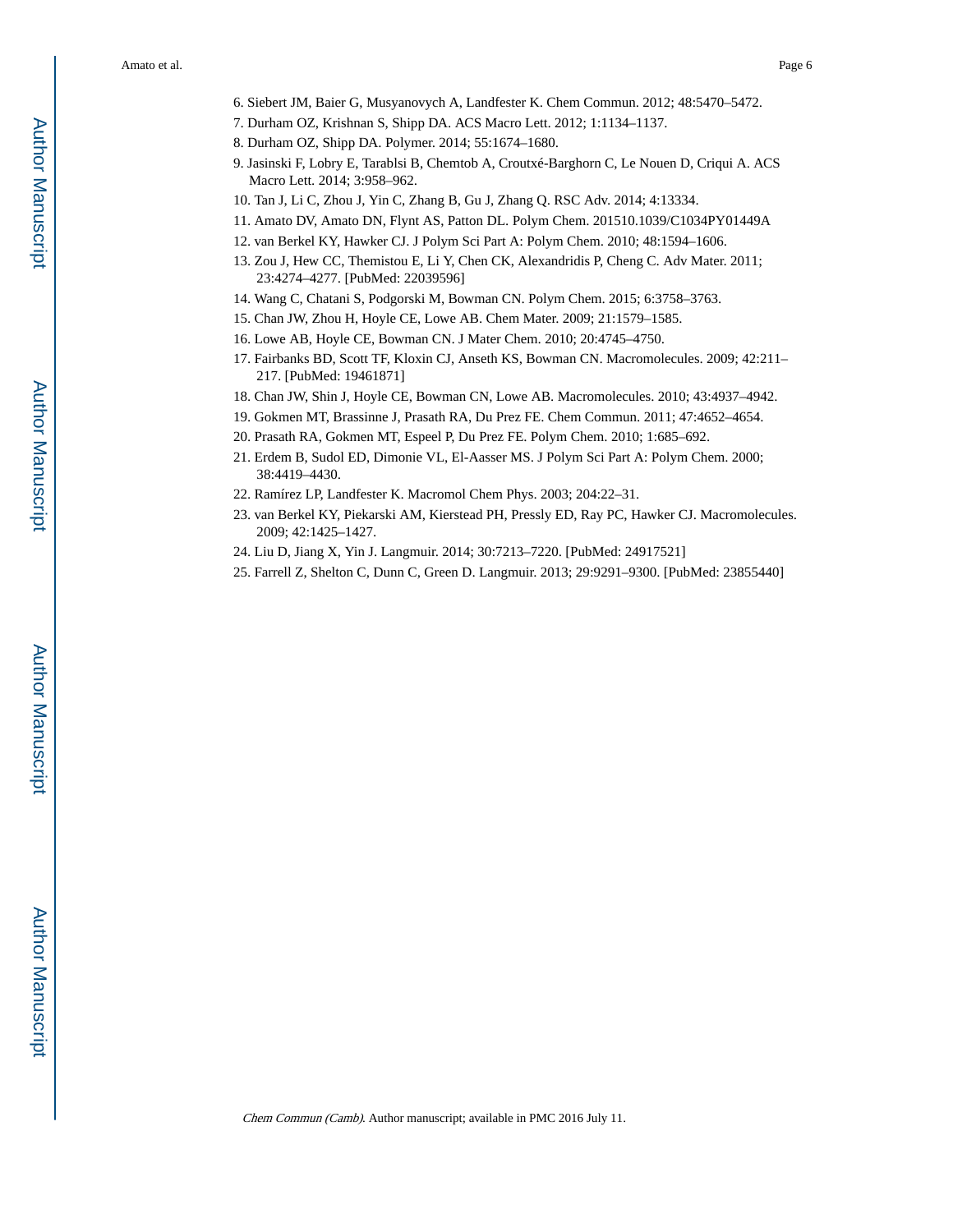

#### **Figure 1.**

(a) Effect of weight fraction of the organic monomer phase on particle size. (b) Inset shows nanoparticle size distribution curves obtained by dynamic light scattering. (Synthetic conditions: 20 min, 20% amplitude ultrasonication, 10 min UV exposure).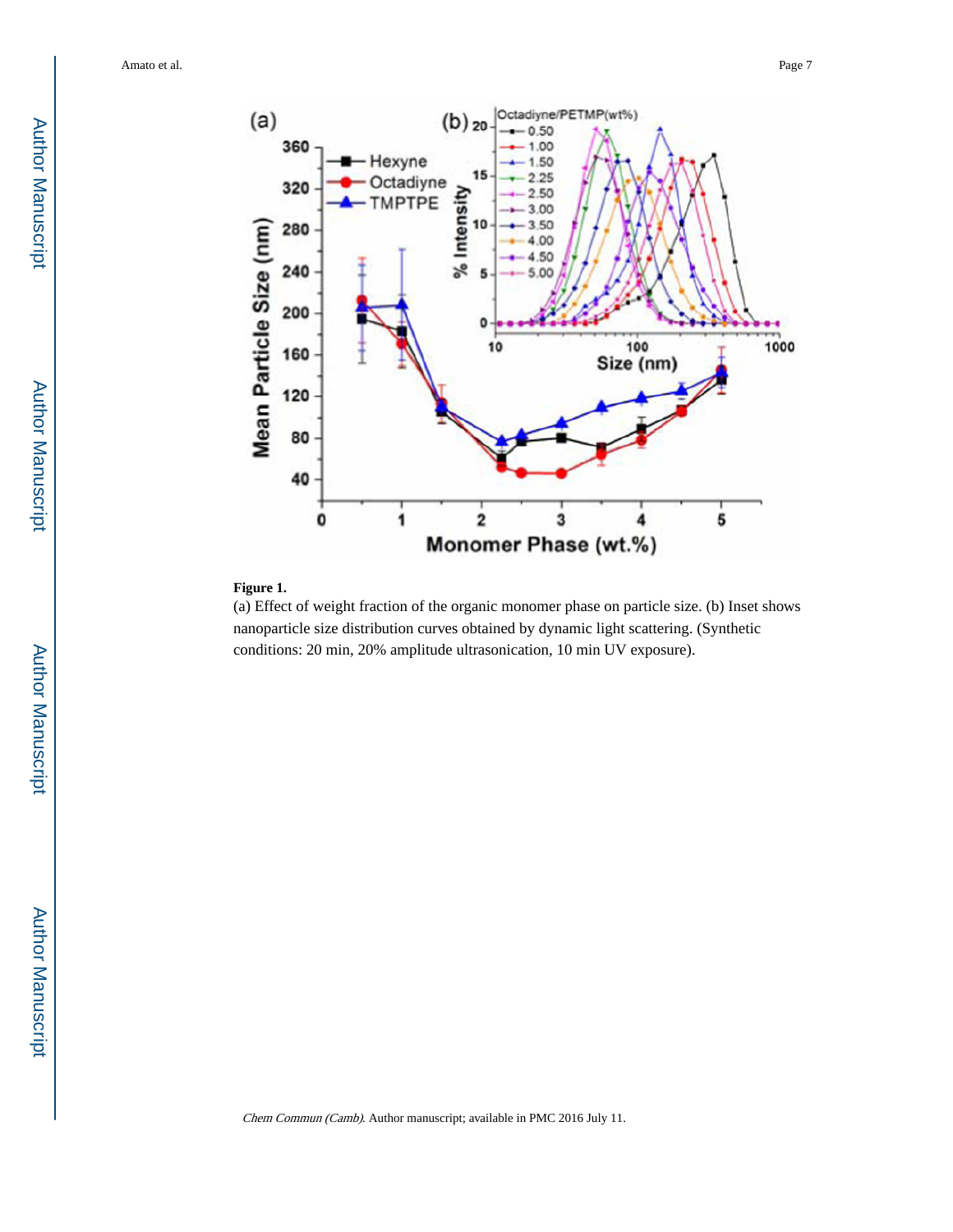

#### **Figure 2.**

AFM and TEM images corresponding to (A) hexyne-PETMP, (B) 1,7-octadiyne-PETMP, and (C) TMPTPE-PETMP particles. All scale bars are 200 nm.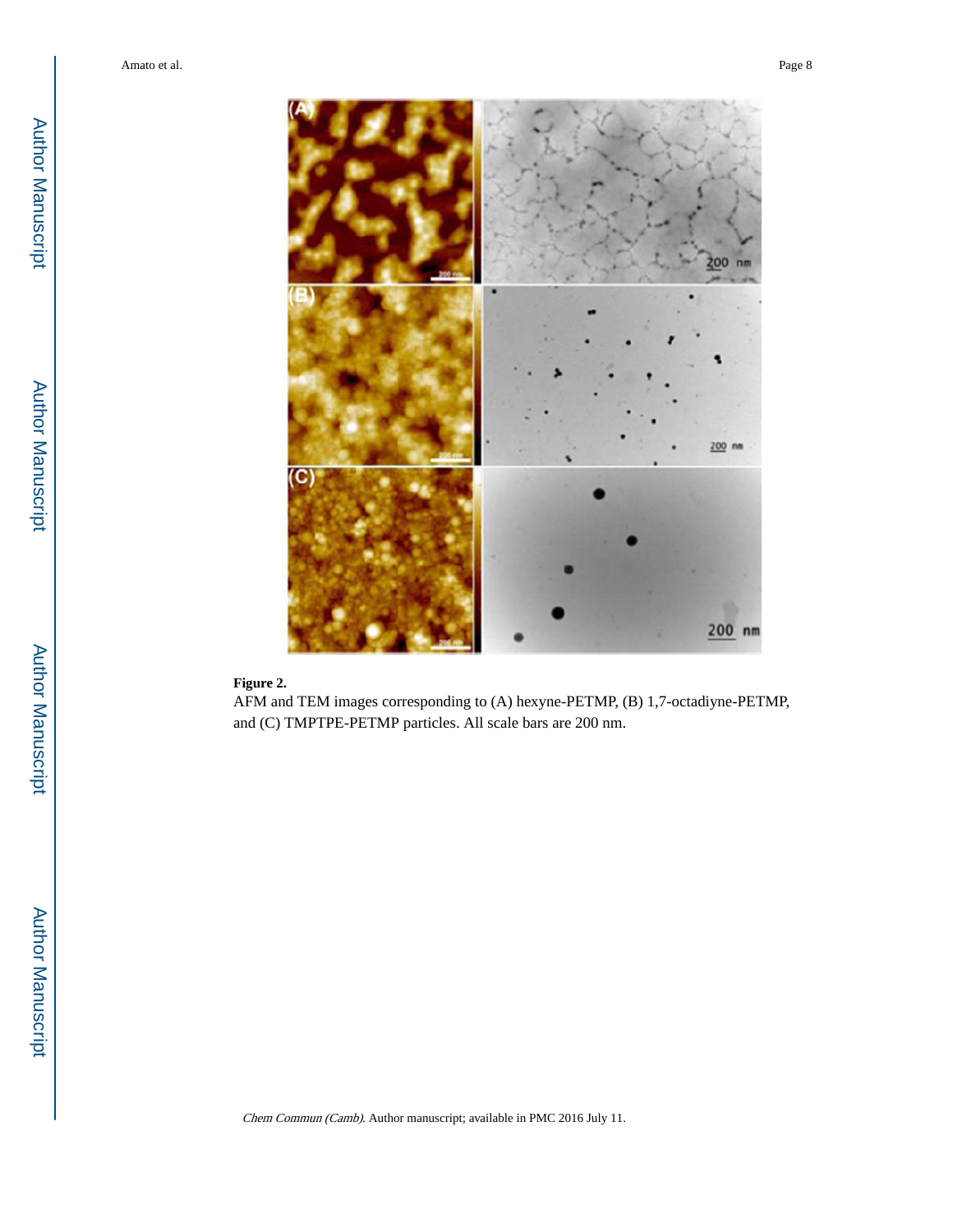

#### **Figure 3.**

Representative TEM micrographs of composite polythioether–silver nanoparticles collected at (a) 50 keV and (b) 200 keV, showing clusters of 9 nm AgNPs encapsulated within 1,7 octadiyne-PETMP nanoparticles.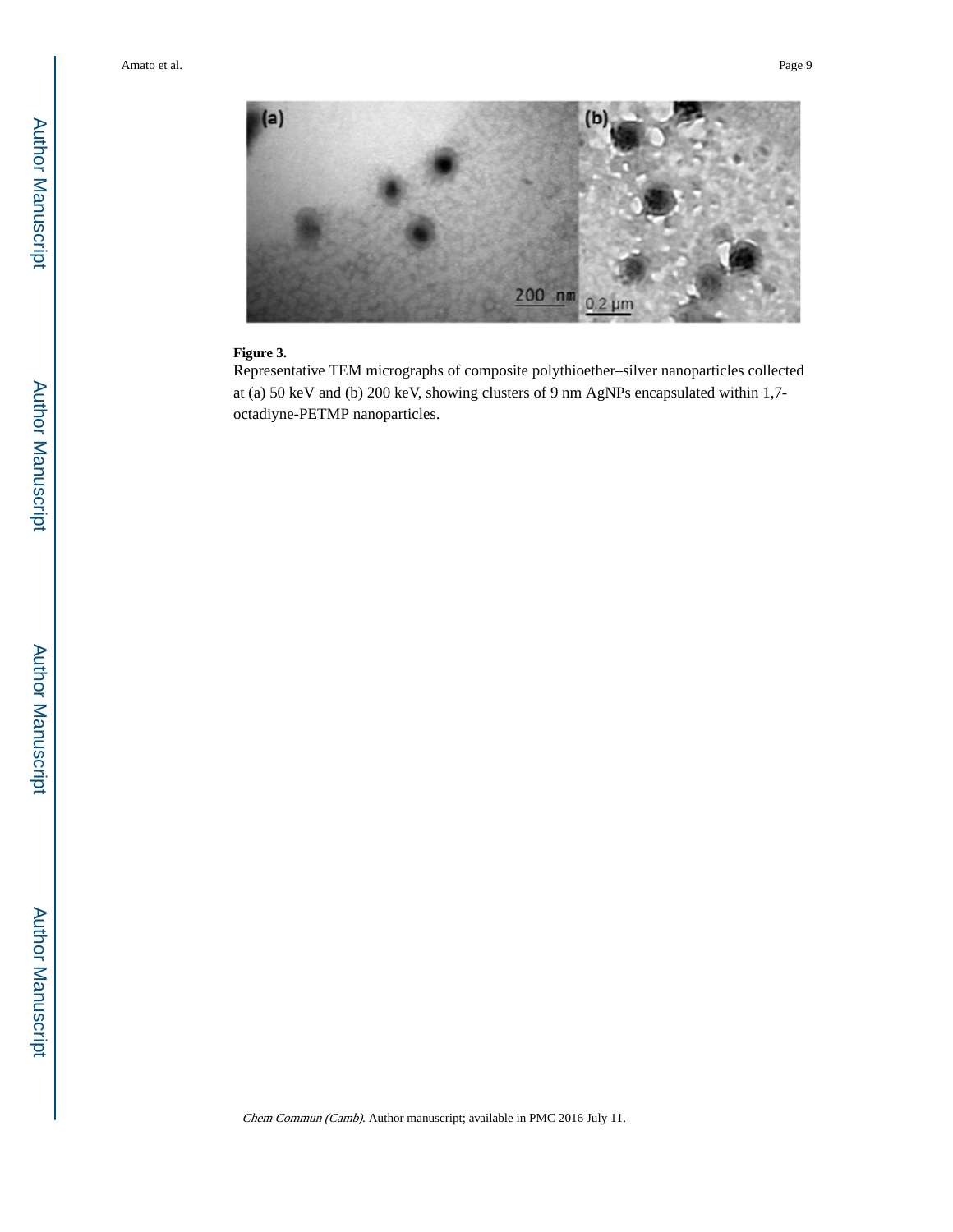

#### **Figure 4.**

Fluorescence microscopy of (a) thiol-functional nanoparticles postmodified with Texas Red maleimide using a thiol-Michael reaction, (b) alkyne-functional nanoparticles postmodified by photoinitiated thiol-yne with 7-mercapto-4-methylcoumarin, and (c) alkyne-functional nanoparticles postmodified by CuAAC with Alexa Fluor® 488 Azide. (d) shows a control experiment with non-reactive dyes.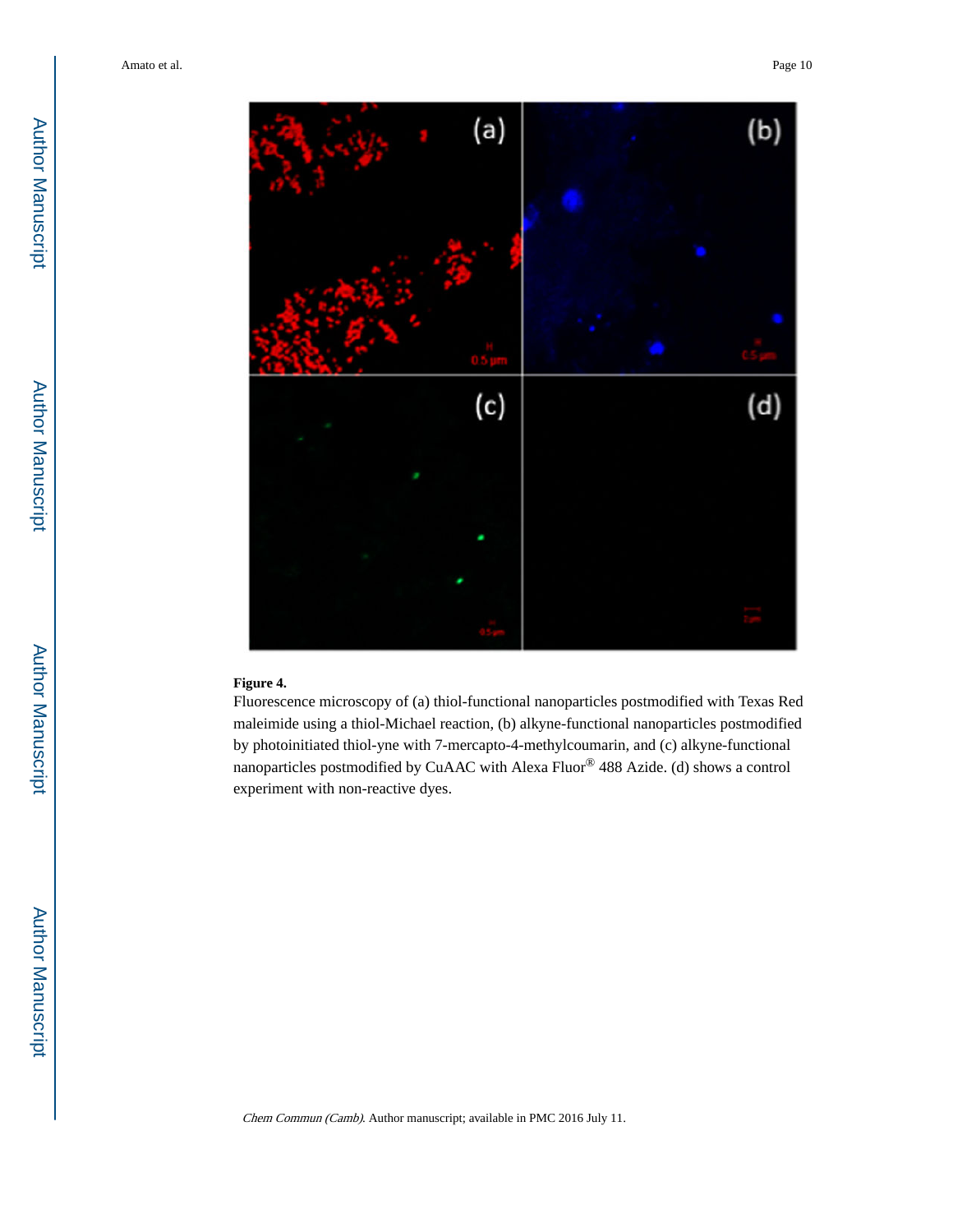Author ManuscriptAuthor Manuscript



#### **Scheme 1.**

Various multifunctional alkynes (a-c) and tetrafunctional thiol (d) used to generate polythioether nanoparticles via thiol-alkyne photopolymerization in miniemulsion. Thiolyne involves sequential addition and hydrogen abstraction steps of primary alkynes (1) and subsequent vinyl sulfides (2) to generate crosslinked nanoparticles.